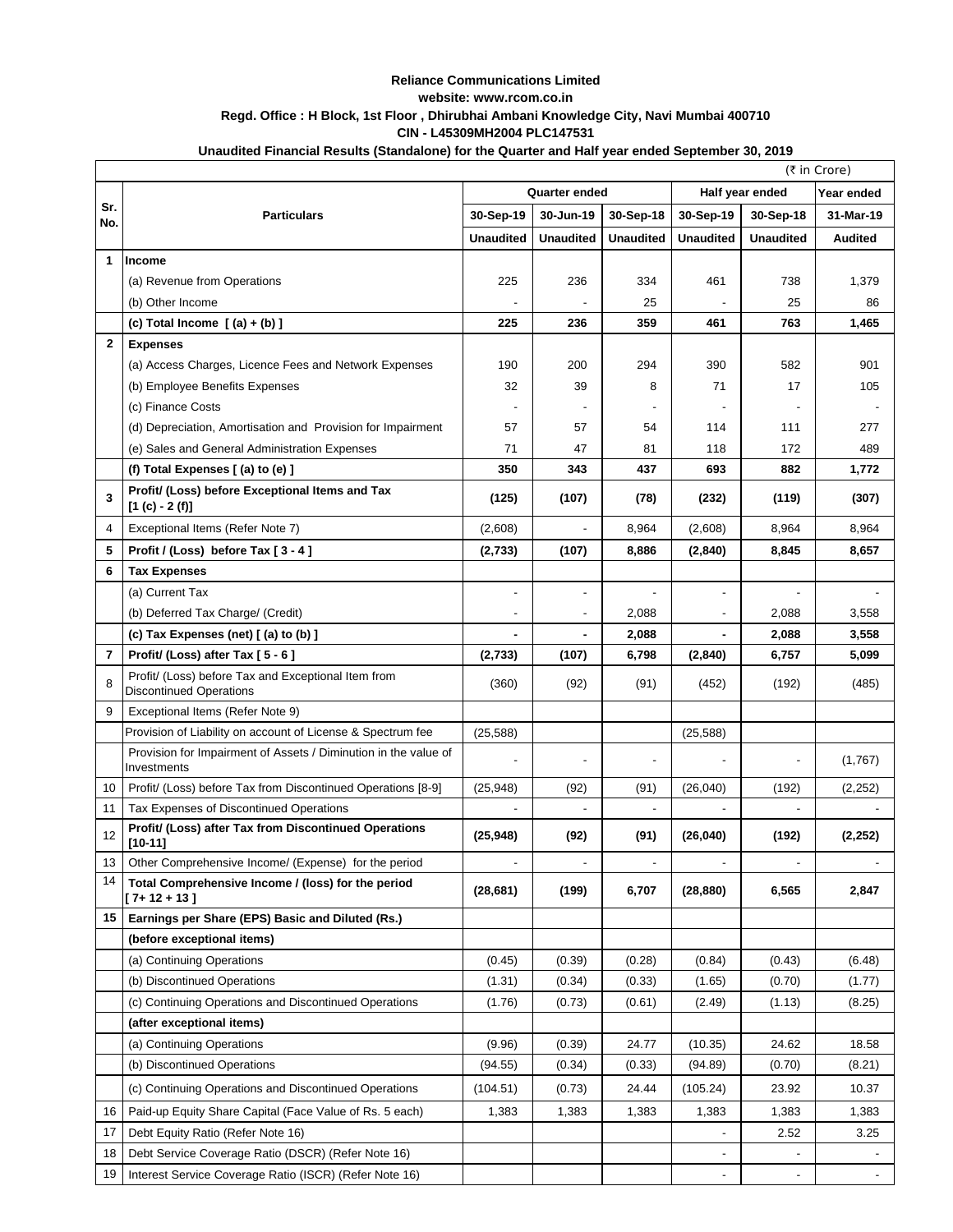|              | (₹ in Crore)<br><b>Standalone Statement of Assets and Liabilities</b> |                  |                |  |  |  |
|--------------|-----------------------------------------------------------------------|------------------|----------------|--|--|--|
|              |                                                                       |                  | As at          |  |  |  |
|              | <b>Particulars</b>                                                    | 30-Sep-19        | 31-Mar-19      |  |  |  |
|              |                                                                       | <b>Unaudited</b> | <b>Audited</b> |  |  |  |
| A            | <b>ASSETS</b>                                                         |                  |                |  |  |  |
| 1            | <b>Non-Current Assets</b>                                             |                  |                |  |  |  |
|              | (a) Property, Plant and Equipment                                     | 1,543            | 1,645          |  |  |  |
|              | (b) Capital Work in Progress                                          | 98               | 98             |  |  |  |
|              | (c) Intangible Assets                                                 | 18               | 24             |  |  |  |
|              | (d) Investment in Subsidiaries and Associates                         | 19,915           | 22,524         |  |  |  |
|              | (e) Financial Assets                                                  |                  |                |  |  |  |
|              | (i) Other Financial Assets                                            | $\mathbf{1}$     | $\overline{2}$ |  |  |  |
|              | (f) Income Tax Asset (net)                                            | 221              | 181            |  |  |  |
|              | (g) Other Non Current Assets                                          | 699              | 932            |  |  |  |
|              | <b>Sub-total Non-Current Assets</b>                                   | 22,495           | 25,406         |  |  |  |
| $\mathbf{2}$ | <b>Current Assets</b>                                                 |                  |                |  |  |  |
|              | (a) Inventories                                                       | 61               | 61             |  |  |  |
|              | (b) Financial Assets                                                  |                  |                |  |  |  |
|              | (i) Investments                                                       | 4,219            | 4,218          |  |  |  |
|              | (ii) Trade Receivables                                                | 1,538            | 1,527          |  |  |  |
|              | (iii) Cash and Cash Equivalents                                       | 273              | 185            |  |  |  |
|              | (iv) Bank Balances other than (iii) above                             | 44               | 40             |  |  |  |
|              | (v) Loans                                                             | 6,536            | 6,528          |  |  |  |
|              | (vi) Other Financial Assets                                           | 223              | 311            |  |  |  |
|              | (c) Other Current Assets                                              | 4,136            | 4,075          |  |  |  |
|              | (d) Assets Held for Sale                                              | 19,731           | 19,731         |  |  |  |
|              | Sub-total - Current Assets                                            | 36,761           | 36,676         |  |  |  |
|              | <b>Total Assets</b>                                                   | 59,256           | 62,082         |  |  |  |
| в            | <b>EQUITY AND LIABILITIES</b>                                         |                  |                |  |  |  |
| $\mathbf{1}$ | <b>Equity</b>                                                         |                  |                |  |  |  |
|              | (a) Equity Share Capital                                              | 1,383            | 1,383          |  |  |  |
|              | (b) Other Equity                                                      |                  | 11,003         |  |  |  |
|              | <b>Total Equity</b>                                                   | (17, 876)        | 12,386         |  |  |  |
|              | <b>LIABILITIES</b>                                                    | (16, 493)        |                |  |  |  |
| $\mathbf{2}$ |                                                                       |                  |                |  |  |  |
|              | <b>Non-Current Liabilities</b>                                        |                  |                |  |  |  |
|              | (a) Other Non-Current Liabilities                                     | 83               | 83             |  |  |  |
|              | (b) Provisions                                                        | 23               | 22             |  |  |  |
|              | <b>Sub-total Non-Current Liabilities</b>                              | 106              | 105            |  |  |  |
| 3            | <b>Current Liabilities</b>                                            |                  |                |  |  |  |
|              | (a) Financial Liabilities                                             |                  |                |  |  |  |
|              | (i) Borrowings                                                        | 28,340           | 28,335         |  |  |  |
|              | (ii) Trade Payables                                                   |                  |                |  |  |  |
|              | Due to Micro Entreprises & Small Enterprises                          | 29               | 30             |  |  |  |
|              | Due to Others                                                         | 2,845            | 2,700          |  |  |  |
|              | (iii) Other Financial Liabilities                                     | 38,553           | 12,830         |  |  |  |
|              | (b) Other Current Liabilities                                         | 447              | 446            |  |  |  |
|              | (c) Provisions                                                        | 1,217            | 1,217          |  |  |  |
|              | (d) Liabilities directly related to Assets held for Sale              | 4,212            | 4,033          |  |  |  |
|              | <b>Sub-total - Current Liabilities</b>                                | 75,643           | 49,591         |  |  |  |
|              | <b>Total Equity and Liabilities</b>                                   | 59,256           | 62,082         |  |  |  |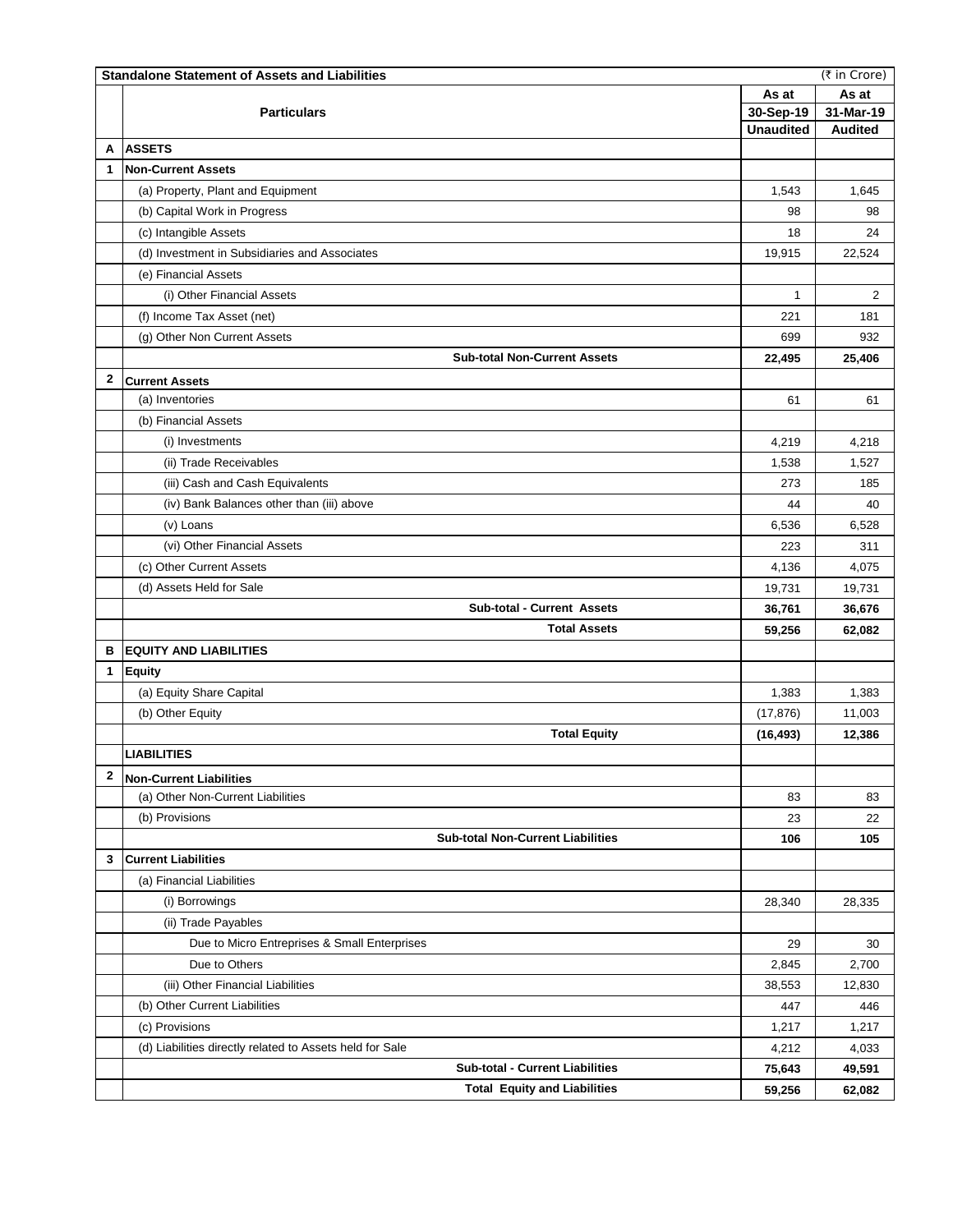|     | Cash Flow Statement for the period ended<br>(` in Crore)                                                                                                                  |                              |                  |  |  |  |
|-----|---------------------------------------------------------------------------------------------------------------------------------------------------------------------------|------------------------------|------------------|--|--|--|
| Sr. |                                                                                                                                                                           | Half year ended<br>30-Sep-19 |                  |  |  |  |
| No. | <b>Particulars</b>                                                                                                                                                        |                              | 30-Sep-18        |  |  |  |
|     | <b>CASH FLOW FROM OPERATING ACTIVITIES</b>                                                                                                                                | <b>Unaudited</b>             | <b>Unaudited</b> |  |  |  |
| A   |                                                                                                                                                                           |                              |                  |  |  |  |
|     | Profit / (Loss) before tax from Continuing Operations                                                                                                                     | (2,840)                      | 8,847            |  |  |  |
|     | Profit / (Loss) before tax from Discontinued Operations                                                                                                                   | (26, 040)                    | (192)            |  |  |  |
|     | Profit before tax -Continuing and Discontinuing Operation                                                                                                                 | (28, 880)                    | 8,655            |  |  |  |
|     | Adjusted for:                                                                                                                                                             |                              |                  |  |  |  |
|     | Provision for Doubtful Debts and Advances                                                                                                                                 | 9                            | 31               |  |  |  |
|     | Write off other non current assets / (Write back) of old Liabilities                                                                                                      | 233                          | (25)             |  |  |  |
|     | Depreciation and Amortisation Expenses                                                                                                                                    | 114                          | 111              |  |  |  |
|     | Provision for diminution in the Value/ (profit)on fair Value of Investments                                                                                               | 2,608                        | (8,964)          |  |  |  |
|     | Effect of change in Foreign Exchange Rate (net)                                                                                                                           | 2                            | (31)             |  |  |  |
|     | Finance Costs (net)                                                                                                                                                       | 206                          | 121              |  |  |  |
|     | Interest Income                                                                                                                                                           | (6)                          | (8)              |  |  |  |
|     |                                                                                                                                                                           | 3,166                        | (8, 765)         |  |  |  |
|     | <b>Operating Profit before Working Capital Changes</b>                                                                                                                    | (25, 714)                    | (110)            |  |  |  |
|     | Adjusted for:                                                                                                                                                             |                              |                  |  |  |  |
|     | Receivables and Other Advances                                                                                                                                            | 53                           | 62               |  |  |  |
|     | Inventories                                                                                                                                                               |                              | (1)              |  |  |  |
|     | Trade Payables and Other Liabilities                                                                                                                                      | 25,818                       | 146              |  |  |  |
|     |                                                                                                                                                                           | 25,871                       | 207              |  |  |  |
|     | <b>Cash Generated from Operations</b>                                                                                                                                     | 157                          | 96               |  |  |  |
|     | Income Tax Refund                                                                                                                                                         |                              |                  |  |  |  |
|     | Income Tax Paid                                                                                                                                                           | (40)                         | (37)             |  |  |  |
|     | <b>Net Cash from Operating Activities</b>                                                                                                                                 | 117                          | 59               |  |  |  |
|     |                                                                                                                                                                           |                              |                  |  |  |  |
| в   | <b>CASH FLOW FROM INVESTING ACTIVITIES</b>                                                                                                                                |                              |                  |  |  |  |
|     | Additions of Property, Plant and Equipments, Intagible Assets and Capital Work in Progress/<br>Intangible Assets under Developments (including realised loss capitalised) | (4)                          | (27)             |  |  |  |
|     | Proceeds from Sale of Property, Plant and Equipments                                                                                                                      |                              | 793              |  |  |  |
|     | Refund of Loans given to Subsidiaries                                                                                                                                     | 1                            | 124              |  |  |  |
|     | Loans given to Subsidiaries                                                                                                                                               |                              | (572)            |  |  |  |
|     | Investment in Bank deposits (having original maturity for more than 3 months)                                                                                             | 1                            | $\blacksquare$   |  |  |  |
|     | Interest Income                                                                                                                                                           |                              | $\overline{2}$   |  |  |  |
|     | Net Cash from / (Used in) Investing Activities                                                                                                                            | (2)                          | 321              |  |  |  |
|     |                                                                                                                                                                           |                              |                  |  |  |  |
| C   | <b>CASH FLOW FROM FINANCING ACTIVITIES</b>                                                                                                                                |                              |                  |  |  |  |
|     | Net Proceeds from/ (Repayment) of Borrowings - Current                                                                                                                    |                              | 398              |  |  |  |
|     | <b>Finance Costs</b>                                                                                                                                                      | (27)                         | (544)            |  |  |  |
|     |                                                                                                                                                                           |                              |                  |  |  |  |
|     | Net Cash from / (used in) Financing Activities                                                                                                                            | (27)                         | (146)            |  |  |  |
|     | Net Increase/ (Decrease) in Cash and Cash Equivalents                                                                                                                     | 88                           | 234              |  |  |  |
|     |                                                                                                                                                                           |                              |                  |  |  |  |
|     | <b>Opening Balance of Cash and Cash Equivalents</b>                                                                                                                       | 185                          | 147              |  |  |  |
|     | <b>Closing Balance of Cash and Cash Equivalents</b>                                                                                                                       | 273                          | 381              |  |  |  |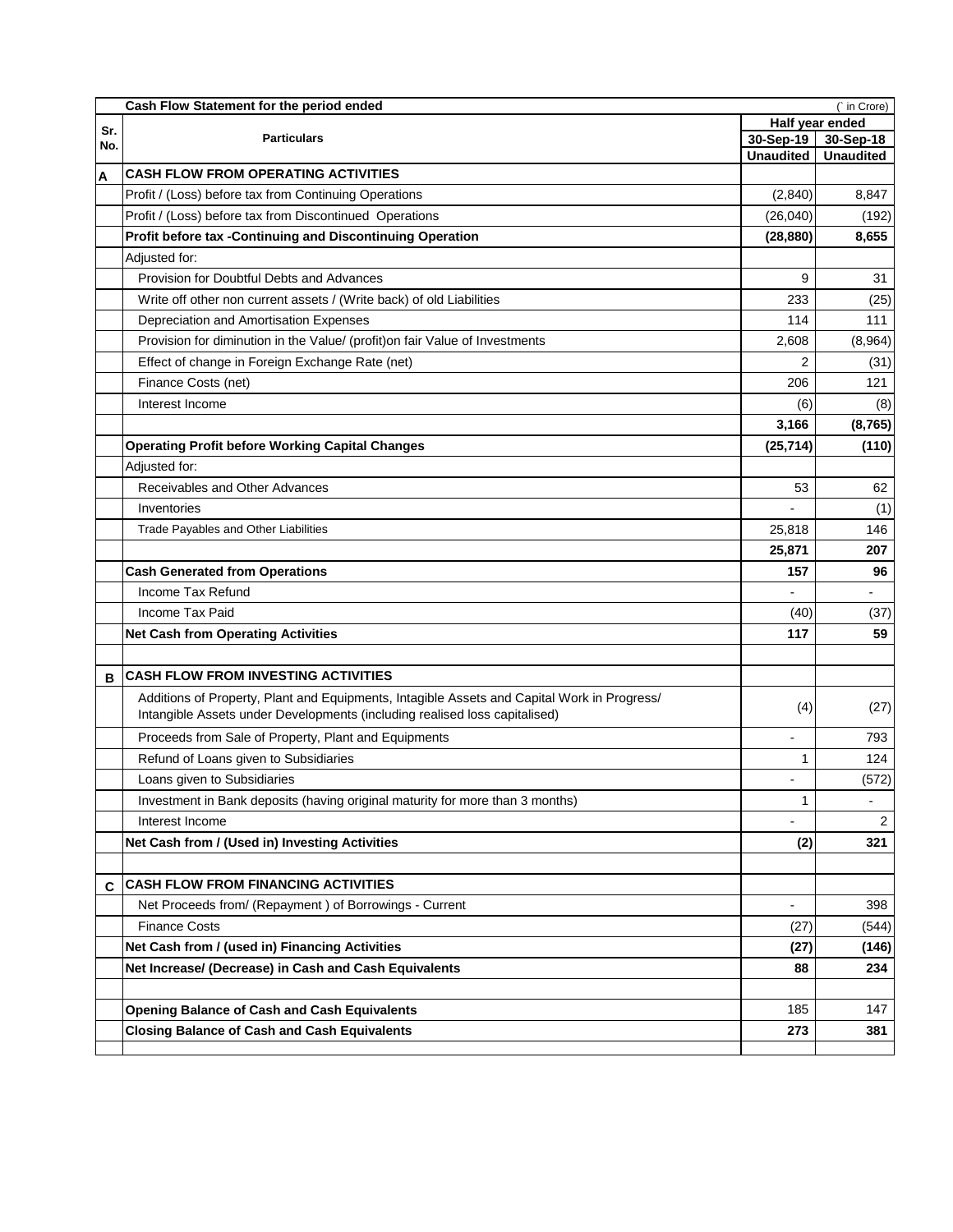## **Notes:**

1. Pursuant to an application filed by Ericsson India Pvt. Ltd before the National Company Law Tribunal, Mumbai Bench ("NCLT") in terms of Section 9 of the Insolvency and Bankruptcy Code, 2016 read with the rules and regulations framed thereunder ("Code"), the NCLT had admitted the application and ordered the commencement of corporate insolvency resolution process ("CIRP") of Reliance Communications Limited ("Corporate Debtor") vide its order dated May 15, 2018. The NCLT had appointed Mr. Pardeep Kumar Sethi as the interim resolution professional for the Corporate Debtor vide its order dated May 18, 2018. However, the Hon'ble NCLAT by an order dated May 30, 2018 had stayed the order passed by the Hon'ble NCLT for initiating the CIRP of the Corporate Debtor and allowed the management of the Corporate Debtor to function. In accordance with the order of the Hon'ble NCLAT, Mr. Pardeep Kumar Sethi handed over the control and management of the Corporate Debtor back to the erstwhile management of the Corporate Debtor on May 30, 2018. Subsequently, by order dated April 30, 2019, the Hon'ble NCLAT allowed stay on CIRP to be vacated. On the basis of the orders of the Hon'ble NCLAT, Mr. Pardeep Kumar Sethi, wrote to the management of the Corporate Debtor on May 02, 2019 requesting the charge, operations and management of the Corporate Debtor to be handed over back to IRP. Therefore, Mr. Pardeep Kumar Sethi had in his capacity as IRP taken control and custody of the management and operations of the Corporate Debtor from May 02, 2019. Subsequently, the committee of creditors of the Corporate Debtor pursuant to its meeting held on May 30, 2019 resolved, with requisite voting share, to replace the existing interim resolution professional, i.e. Mr. Pardeep Kumar Sethi with Mr. Anish Niranjan Nanavaty as the resolution professional for the Corporate Debtor in accordance with Section 22(2) of the Code. Subsequently, upon application by the CoC in terms of Section 22(3) of the Code, the NCLT appointed Mr. Anish Niranjan Nanavaty as the resolution professional for the Corporate Debtor ("RP") vide its order dated June 21, 2019, which was published on June 28, 2019 on the website of the NCLT. Accordingly, the IRP handed over the matters pertaining to the affairs of the Corporate Debtor to the RP as on June 28, 2019 who assumed the powers of the board of directors of the Corporate Debtor and the responsibility of conducting the CIRP of the Corporate Debtor.

With respect to the financial statements for the quarter and half year ended September 30, 2019, the RP has signed the same solely for the purpose of ensuring compliance by the Corporate Debtor with applicable laws, and subject to the following disclaimers:

- (i) The RP has furnished and signed the report in good faith and accordingly, no suit, prosecution or other legal proceeding shall lie against the RP in terms of Section 233 of the Code;
- (ii) No statement, fact, information (whether current or historical) or opinion contained herein should be construed as a representation or warranty, express or implied, of the RP including, his authorized representatives and advisors;
- (iii) The RP, in review of the financial results and while signing this statement of financial results, has relied upon the assistance provided by the directors of the Corporate Debtor, and certifications, representations and statements made by the directors of the Corporate Debtor, in relation to these financial results. The statement of financial results of the Corporate Debtor for the quarter and half year ended September 30, 2019 have been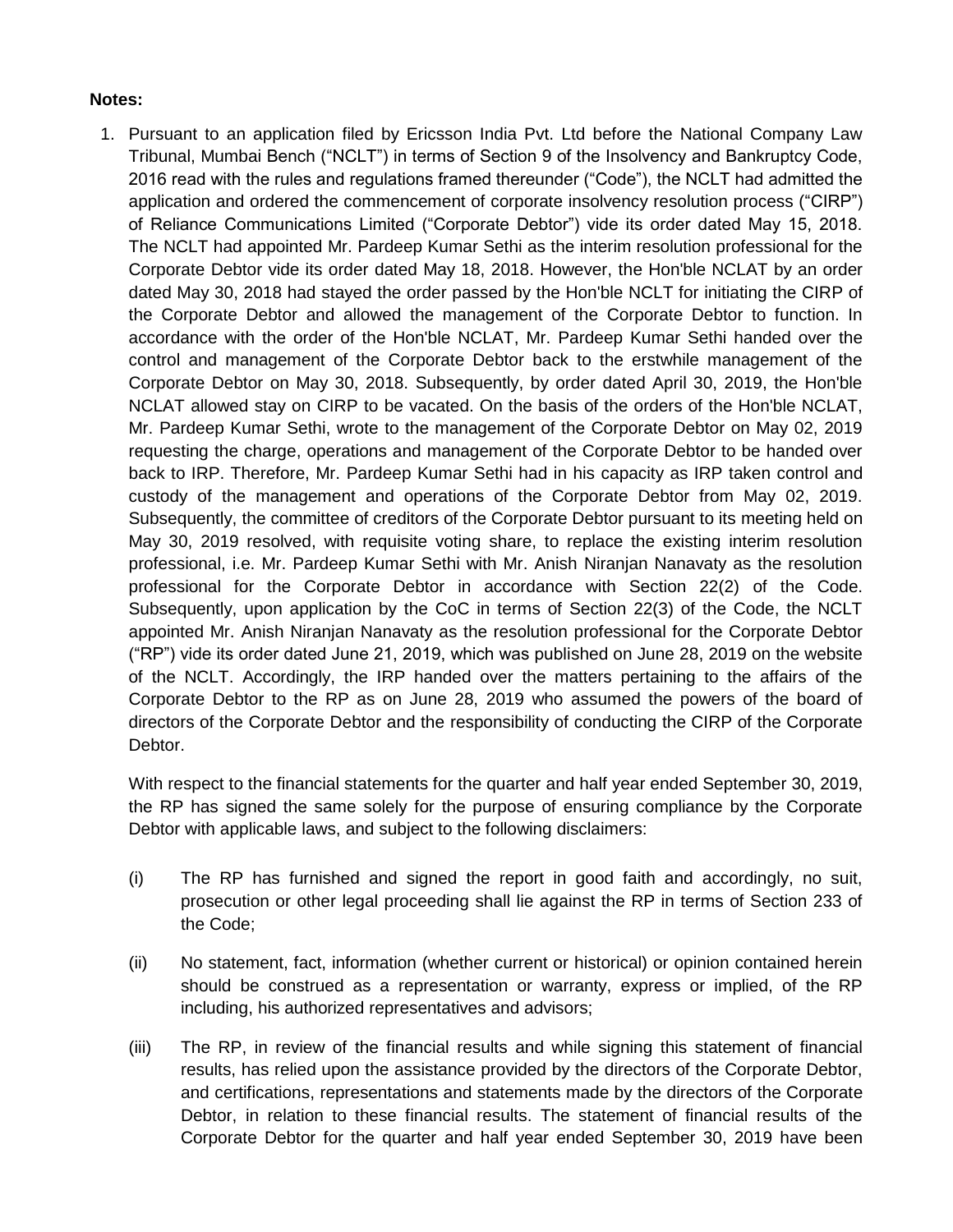taken on record by the RP solely on the basis of and relying on the aforesaid certifications, representations and statements of the aforesaid directors and the management of the Corporate Debtor. For all such information and data, the RP has assumed that such information and data are in the conformity with the Companies Act, 2013 and other applicable laws with respect to the preparation of the financial statements and that they give true and fair view of the position of the Corporate Debtor as of the dates and period indicated therein. Accordingly, the RP is not making any representations regarding accuracy, veracity or completeness of the data or information in the financial statements.

- (iv) In terms of the provisions of the Code, the RP is required to undertake a review of certain transactions. Such review has been initiated and the RP may be required to accordingly act on the results of such review in terms of the provisions of the Code.
- 2. Figures of the previous period have been regrouped and reclassified, wherever required.
- 3. During the previous quarter, the CIRP in respect of each of the Corporate Debtor and its subsidiaries; Reliance Telecom Limited (RTL) and Reliance Infratel Limited (RITL) has been recommenced, and interim resolution professionals had been appointed in respect of the aforesaid companies. Subsequently, appointment of Mr. Anish Niranjan Nanavaty as the Resolution Professional (RP) of the Company and its subsidiaries has been confirmed by the NCLT vide its order dated June 21, 2019 which was published on June 28, 2019 on the NCLT's website.

Pursuant to strategic transformation programme, as a part of asset monetization and resolution plan of the Company, the Company and its subsidiary companies; RTL and RITL, with the permission of and on the basis of suggestions of the Lenders, had entered into definitive binding agreements with Reliance Jio Infocomm Limited (RJio) for monetisation of certain specified assets on December 28, 2017 for sale of Wireless Spectrum, Towers, Fiber and Media Convergence Nodes (MCNs). During the previous financial year, the said asset sale agreements were terminated by mutual consent on account of various factors and developments including *inter alia* non receipt of consents from lenders and permission/ approvals from Department of Telecommunication.

On completion of the corporate insolvency resolution process, the Company will carry out a comprehensive review of all the assets including investment in subsidiaries and liabilities and accordingly provide for impairment of assets and write back of liabilities, if any. The Auditors have drawn qualification in this regard in their Limited Review Report for the quarter and half year ended September 30, 2019.

Considering these developments including, in particular, the RP having taken over the management and control of the Company and its two subsidiaries *inter alia* with the objective of running them as going concerns, the financial results continue to be prepared on going concern basis. However, since the Company continues to incur loss, current liabilities exceed current assets and Company has defaulted in repayment of borrowings, payment of regulatory and statutory dues, these events indicate that material uncertainty exists that may cast significant doubt on Company's ability to continue as a going concern. The Auditors have drawn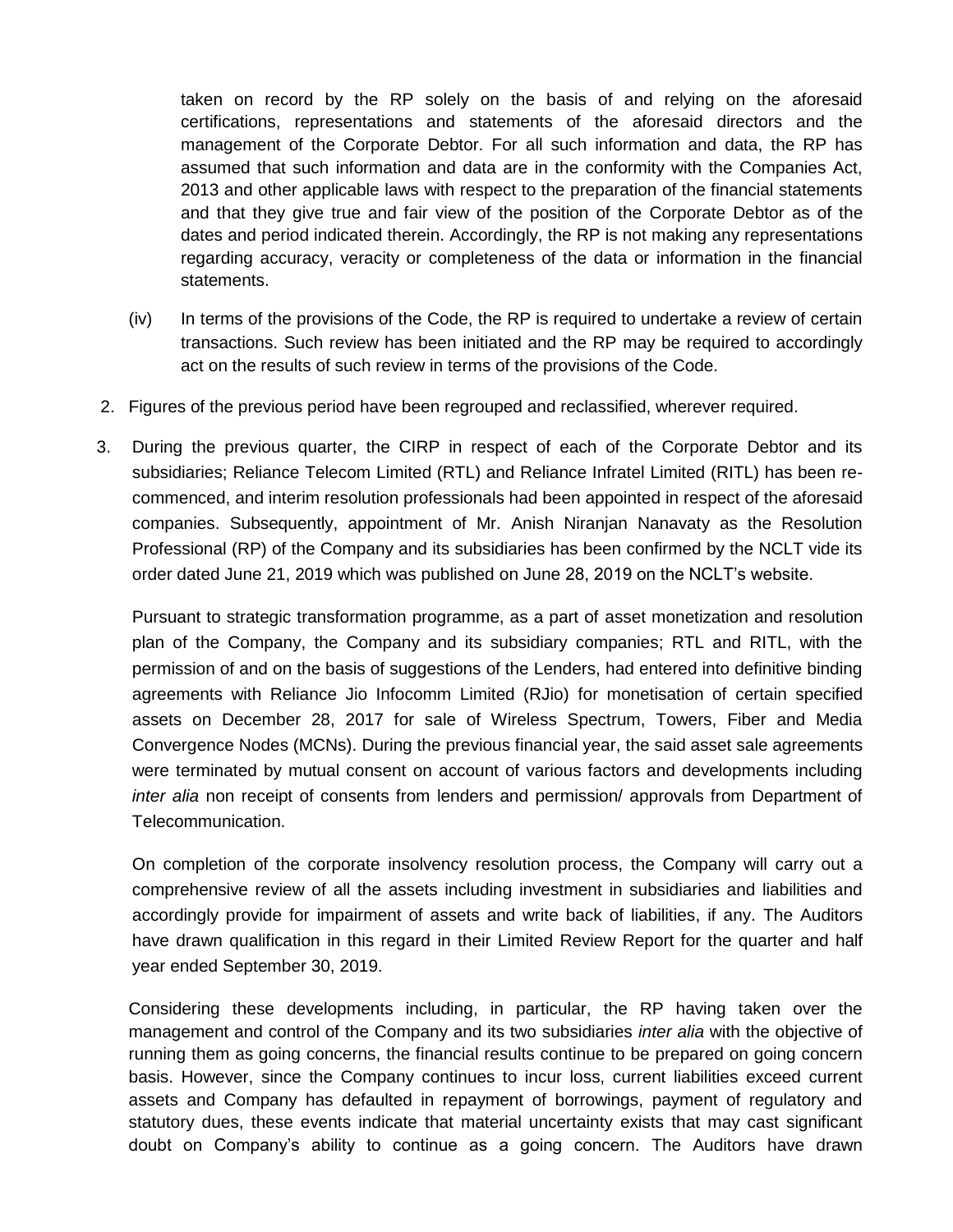qualification in their Limited Review Report for the quarter and half year ended September 30, 2019.

- 4. Considering various factors including admission of the Company and its two subsidiaries; RTL and RITL to CIRP under the Code, there are various claims submitted by the operational creditors, the financial creditors, employees, other creditors. The overall obligations and liabilities including obligation for interest on loans and the principal rupee amount in respect of loans including foreign currency denominated loans shall be determined during the CIRP. Further, prior to May 15, 2018, the Company and its said subsidiaries were under Strategic Debt Restructuring (SDR) and asset monetization and debt resolution plan was being worked out. The Company has not provided Interest of  $\bar{\tau}$  1,060 crore and  $\bar{\tau}$  2,040 crore for the quarter and half year ended September 30, 2019, respectively and foreign exchange variation aggregating to  $\bar{\tau}$  374 crore Loss and  $\bar{\tau}$  347 crore Loss for the quarter and half year ended September 30, 2019, respectively. Had the Company provided Interest and foreign exchange variation, the Loss would have been higher by  $\bar{\tau}$  1,434 crore and  $\bar{\tau}$  2,387 crore for the quarter and half year ended September 30, 2019, respectively. The Auditors have drawn qualification for non provision of interest and foreign exchange variations in their Review Report for the quarter and half year ended September 30, 2019. During the previous years, Interest of  $\bar{\tau}$  6,962 crore and foreign exchange variation aggregating to  $\bar{\tau}$  803 crore were not provided and the Auditors had drawn qualification in their audit report for the financial year ended March 31, 2018 and March 31, 2019.
	- 5. During the previous year, the Articles of Association (AoA) of Reliance Realty Limited ("RRL") (a subsidiary of the Company) were amended which consequently transferred control of RRL to Reliance Anil Dhirubhai Ambani Group ("ADAG") from the Company. This was done in order to shift certain liabilities of the Company to RRL envisaging an asset monetisation program which subsequently did not materialise. As erstwhile resolution plan outside the Code did not materialize, the control of RRL need to be restored with the Company. Accordingly the special provisions in AoA of RRL giving control to ADAG needs to be amended to transfer the control of RRL to the Company. Upon completion of necessary approvals and compliances, Assets and Liabilities of RRL shall be recognized on a Line by Line basis while preparing Consolidated Financial Statement as per Indian Accounting Standard 110.
	- 6. The assets pertaining to Wireless Spectrum, Fiber and Media Convergence Nodes (MCNs) continued to be classified as assets held for sale at the value ascertained at the end of March 31, 2018, along with liabilities, for the reasons referred in Note 3 above and disclosed separately as discontinued operations in line with Ind AS 105 "Non-current Assets Held for Sale and Discontinued Operations".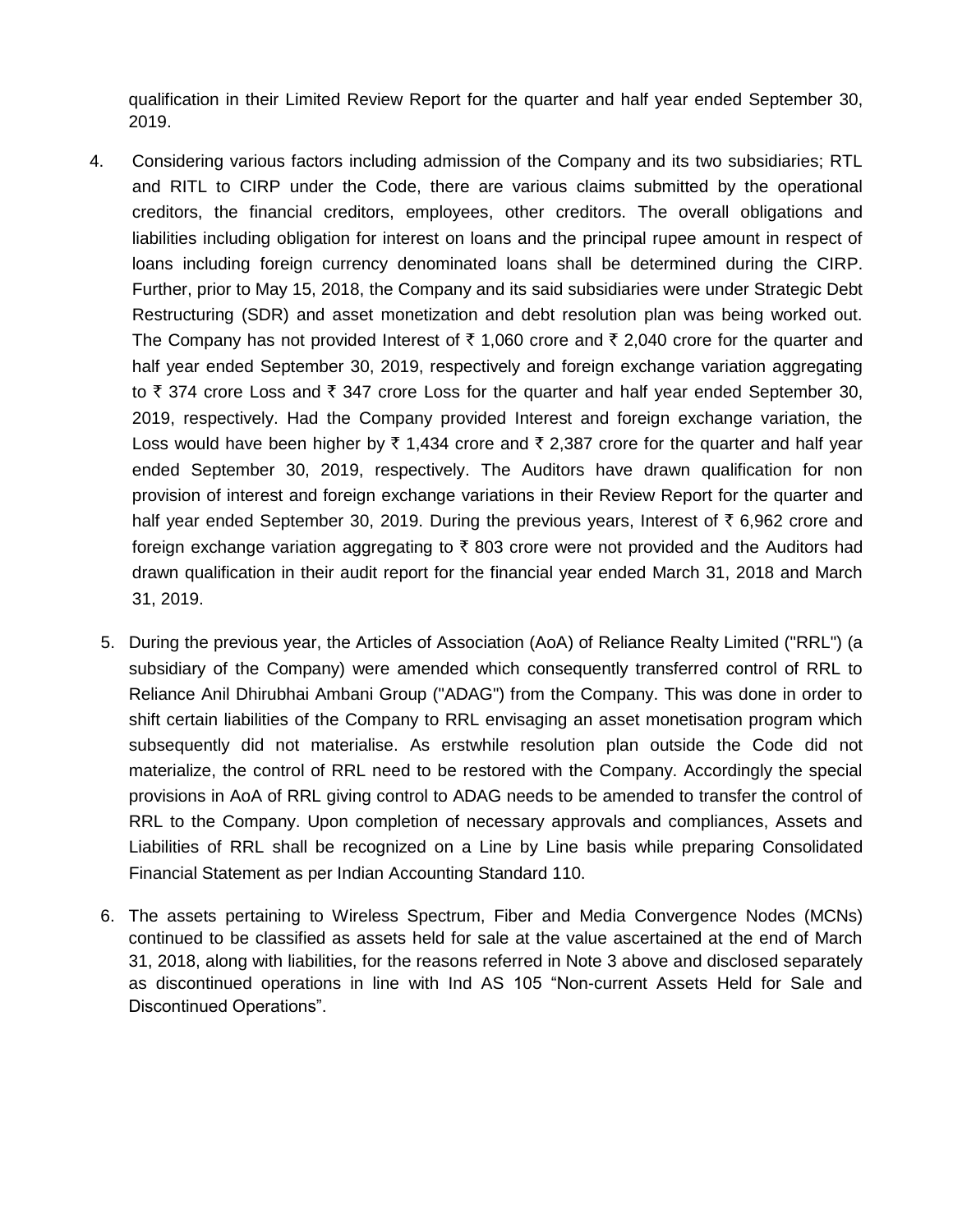The financial result of discontinued operations is as under:

| <b>Particulars</b>              | <b>Quarter ended</b> |           |           | Half year ended | Year<br>ended |           |
|---------------------------------|----------------------|-----------|-----------|-----------------|---------------|-----------|
|                                 | 30-Sep-19            | 30-Jun-19 | 30-Sep-18 | 30-Sep-19       | 30-Sep-18     | 31-Mar-19 |
|                                 | Unaudited            | Unaudited | Unaudited | Unaudited       | Unaudited     | Audited   |
| <b>Total Income</b>             | 2                    | 4         | 60        | 6               | 67            | 635       |
| Profit/<br>(Loss)<br>before tax | (25, 948)            | (92)      | (91)      | (26, 040)       | (192)         | (2, 252)  |
| Profit/ (Loss) after<br>tax     | (25, 948)            | (92)      | (91)      | (26, 040)       | (192)         | (2, 252)  |

 $($ ₹ in Crore)

- 7. GCX Limited, an overseas step-down subsidiary of the Company, defaulted in payment to 7% Senior Secondary Notes (Notes) amounting to USD 350 million fallen due for repayment on August 01, 2019 and consequently, during the quarter, GCX Limited has initiated a voluntary application under chapter 11 of the United States Bankruptcy Code to effectuate a prepackaged plan of reorganization. More than 75% of Bond holders have committed their support for the said plan. Based on these facts, Control over GCX Limited and its subsidiaries ceased to exist and accordingly the said companies are deconsolidated with effect from July 01, 2019 for the purpose of and as per requirement of Ind AS 110 "Consolidated Financial Statement". Investment in the deconsolidated subsidiaries has been accounted at fair value, as per Ind AS 109 "Financial Instruments". Impact on profitability is  $\bar{\tau}$  2,608 crore and has been represented as Exceptional Items. Hence the figures for the quarter and half year ended September 30, 2019 are not comparable with the previous corresponding period.
	- 8. During the quarter, Reliance Communications Infrastructure Limited, a wholly owned subsidiary of the Company, has been admitted by NCLT for resolution process under the Code.
	- 9. The Hon'ble Supreme Court of India, vide its order dated October 24, 2019 has dismissed the petition filed by the telecom operators and agreed with the interpretation of the Department of Telecommunications (DoT) to the definition of Adjusted Gross Revenue (AGR) under the license. The DoT had during the pendency of the various proceedings simultaneously directed Special Audit in relation to the computation of License fee, Spectrum fee, applicable interest and penalties thereon, which is under progress for the financial year 2015-16 onwards. In this regard, the Company has provided for estimated liability aggregating to  $\bar{\tau}$  25,588 crore upto September 30,2019 of  $\bar{\tau}$  21,420 crore towards License fee ( $\bar{\tau}$  3,892 crore,  $\bar{\tau}$  4,967 crore and  $\bar{\tau}$  12,561 crore towards principal, penalty and interest on principal and penalty respectively) and  $\bar{\tau}$  4,168 crore towards Spectrum Usage Charges (₹ 936 crore, ₹ 355 crore and ₹ 2,877 crore towards principal, penalty and interest on principal and penalty respectively) as exceptional items which may undergo revision based on demands from DoT and / or any developments in this matter. Considering various factors including admission of the Company and its two subsidiaries; RTL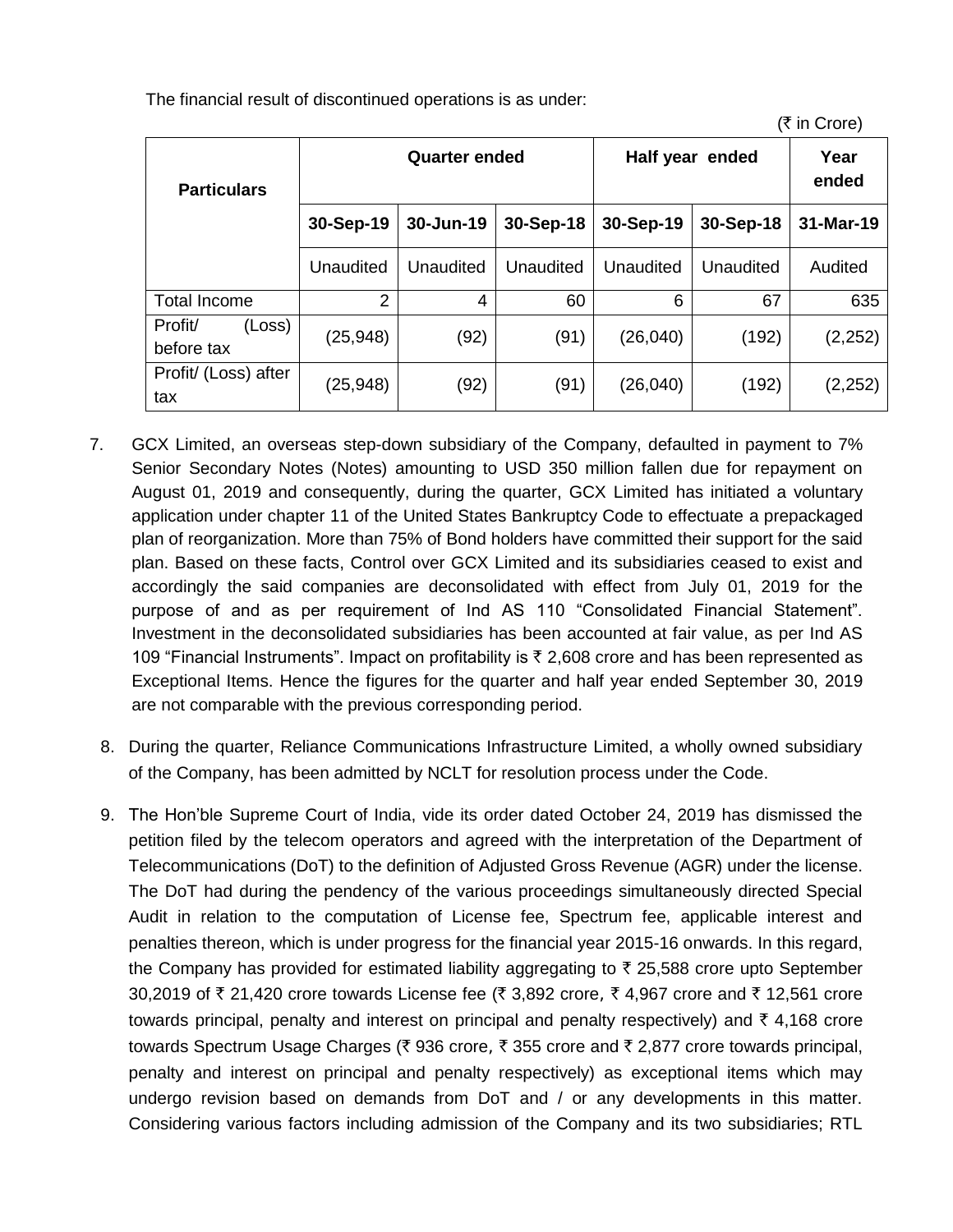and RITL to resolution process under the Insolvency and Bankruptcy Code, 2016 (IBC) and the moratorium applicable under IBC, discharge of the liability will be dealt with in accordance with the Code. The matter has been referred by the auditors in their Limited Review Report

10. The listed Redeemable Non Convertible Debentures (NCDs) of the Company aggregating to  $\bar{\tau}$ 3,750 crore as on September 30, 2019 are secured by way of first pari passu charge on the whole of the movable properties, plant and equipment and Capital Work in Progress, both present and future, including all insurance contracts relating thereto of the Borrower Group; comprising of the Company and its subsidiary companies namely; Reliance Telecom Limited (RTL), Reliance Infratel Limited (RITL) and Reliance Communications Infrastructure Limited (RCIL). Out of the above, in case of NCDs of  $\bar{\tau}$  750 crore, the Company has also assigned Telecom Licenses, by execution of Tripartite Agreement with Department of Telecommunications (DoT). The asset cover in case of these NCDs exceeds 100% of the principal amount of the said NCDs.

| Nature of Instruments                                         | 11.20% NCDs                                | 11.25% NCDs                                                           |
|---------------------------------------------------------------|--------------------------------------------|-----------------------------------------------------------------------|
| Amount outstanding ( $\overline{\xi}$ in crore)               | 3,000                                      | 750                                                                   |
| Previous due date for Principal Repayment<br>and whether paid | 01.03.2019<br>unpaid                       | 07.02.2018<br>unpaid                                                  |
| Previous due date for payment of Interest                     | 02.09.2018                                 | 07.09.2018                                                            |
| Whether Interest was paid on the due date                     | No.                                        | No.                                                                   |
| Next due date for payment of interest                         | Not Applicable                             | Not Applicable                                                        |
| Credit Rating and change in credit rating, if<br>any          | <b>ICRAD</b>                               | <b>CARE D</b>                                                         |
| Due Date for Principal Repayment                              | ₹ 3,000 crore on<br>01.03.2019<br>(Unpaid) | ₹ 375 crore on each<br>dates<br>07.02.2018 and<br>07.02.2019 (Unpaid) |
| Interest Unpaid up to September 30, 2019<br>(₹ in core)       | 839                                        | 210                                                                   |

11. Additional details as required in relation to Non Convertible Debentures (NCDs):

- 12. Debenture Redemption Reserve (DRR) : ₹590 crore as on September 30, 2019.
- 13. Net Worth : ₹ (-) 17,890 crore, as on September 30, 2019.

Includes  $\bar{\tau}$  5,538 crore created pursuant to the Scheme of Amalgamation approved by Hon'ble High courts which shall for all regulatory purposes be considered to be part of owned funds of the Company.

14. The Company's assets are held for sale as per Ind AS 105 and being short term in nature, Ind AS 116 has not been applied. The Auditors have drawn qualification in their Limited Review Report for the quarter and half year ended September 30, 2019.